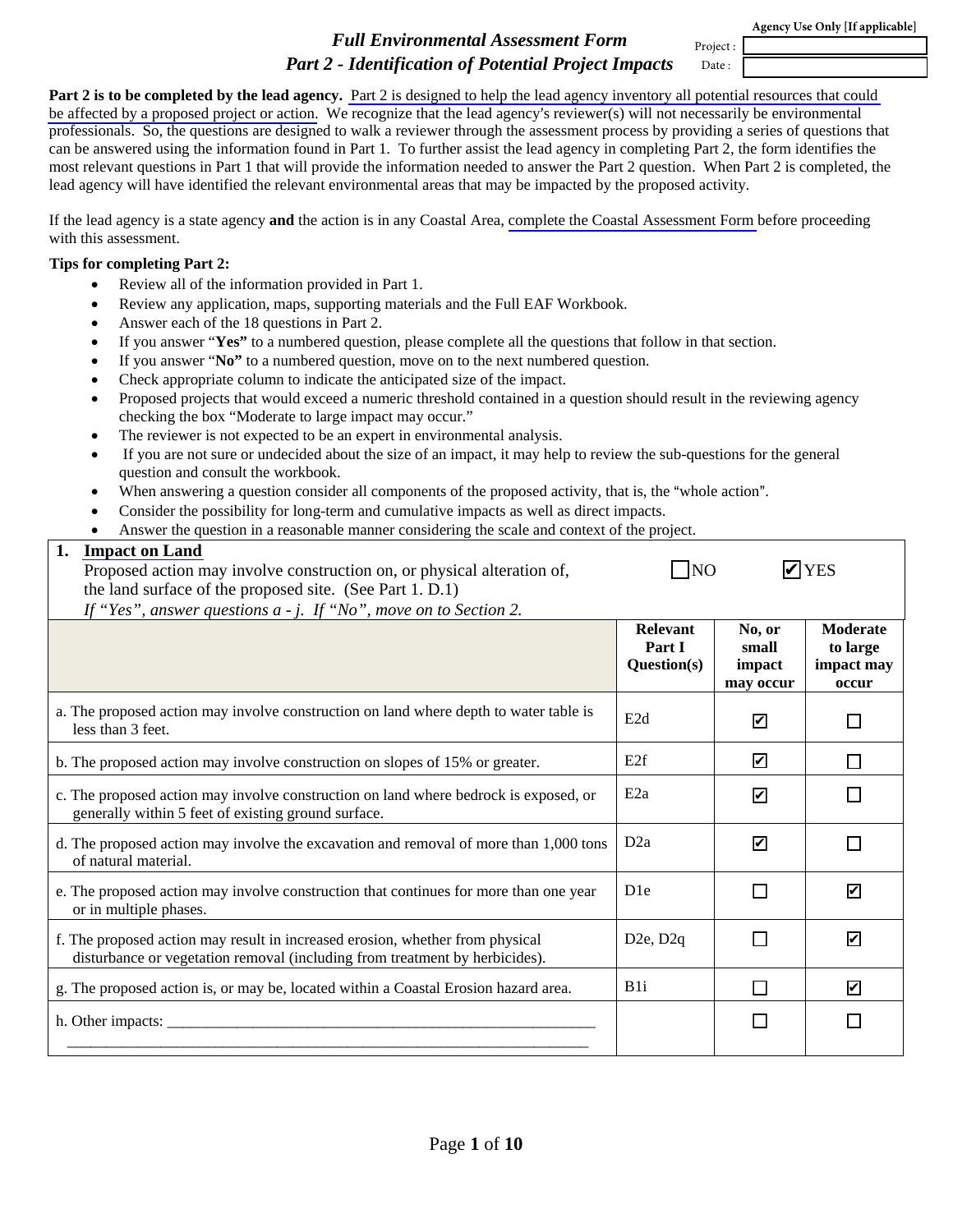| 2.<br><b>Impact on Geological Features</b><br>The proposed action may result in the modification or destruction of, or inhibit<br>access to, any unique or unusual land forms on the site (e.g., cliffs, dunes,<br>minerals, fossils, caves). (See Part 1. E.2.g)<br>If "Yes", answer questions $a$ - $c$ . If "No", move on to Section 3. | $\nabla$ NO                              |                                        | <b>YES</b>                                  |
|--------------------------------------------------------------------------------------------------------------------------------------------------------------------------------------------------------------------------------------------------------------------------------------------------------------------------------------------|------------------------------------------|----------------------------------------|---------------------------------------------|
|                                                                                                                                                                                                                                                                                                                                            | <b>Relevant</b><br>Part I<br>Question(s) | No, or<br>small<br>impact<br>may occur | Moderate<br>to large<br>impact may<br>occur |
| a. Identify the specific land form(s) attached: _________________________________                                                                                                                                                                                                                                                          | E2g                                      | $\Box$                                 | $\Box$                                      |
| b. The proposed action may affect or is adjacent to a geological feature listed as a<br>registered National Natural Landmark.                                                                                                                                                                                                              | E3c                                      | $\Box$                                 | □                                           |
|                                                                                                                                                                                                                                                                                                                                            |                                          | $\Box$                                 | $\Box$                                      |
|                                                                                                                                                                                                                                                                                                                                            |                                          |                                        |                                             |
| 3.<br><b>Impacts on Surface Water</b><br>The proposed action may affect one or more wetlands or other surface water<br>bodies (e.g., streams, rivers, ponds or lakes). (See Part 1. D.2, E.2.h)<br>If "Yes", answer questions $a - l$ . If "No", move on to Section 4.                                                                     | $\Box$ NO                                |                                        | $\blacksquare$ YES                          |
|                                                                                                                                                                                                                                                                                                                                            | Relevant<br>Part I<br>Question(s)        | No, or<br>small<br>impact<br>may occur | Moderate<br>to large<br>impact may<br>occur |
| a. The proposed action may create a new water body.                                                                                                                                                                                                                                                                                        | D <sub>2</sub> b, D <sub>1</sub> h       | M                                      | $\Box$                                      |
| b. The proposed action may result in an increase or decrease of over 10% or more than a<br>10 acre increase or decrease in the surface area of any body of water.                                                                                                                                                                          | D2b                                      | M                                      | $\Box$                                      |
| c. The proposed action may involve dredging more than 100 cubic yards of material<br>from a wetland or water body.                                                                                                                                                                                                                         | D <sub>2</sub> a                         | ☑                                      | $\Box$                                      |
| d. The proposed action may involve construction within or adjoining a freshwater or<br>tidal wetland, or in the bed or banks of any other water body.                                                                                                                                                                                      | E2h                                      | $\Box$                                 | V                                           |
| e. The proposed action may create turbidity in a waterbody, either from upland erosion,<br>runoff or by disturbing bottom sediments.                                                                                                                                                                                                       | D <sub>2</sub> a, D <sub>2</sub> h       | M                                      | □                                           |
| f. The proposed action may include construction of one or more intake(s) for withdrawal<br>of water from surface water.                                                                                                                                                                                                                    | D <sub>2c</sub>                          | □                                      | V                                           |
| g. The proposed action may include construction of one or more outfall(s) for discharge<br>of wastewater to surface water(s).                                                                                                                                                                                                              | D <sub>2</sub> d                         | $\Box$                                 | V                                           |
| h. The proposed action may cause soil erosion, or otherwise create a source of<br>stormwater discharge that may lead to siltation or other degradation of receiving<br>water bodies.                                                                                                                                                       | D <sub>2</sub> e                         | □                                      | V                                           |
| i. The proposed action may affect the water quality of any water bodies within or<br>downstream of the site of the proposed action.                                                                                                                                                                                                        | E2h                                      | $\Box$                                 | V                                           |
| j. The proposed action may involve the application of pesticides or herbicides in or<br>around any water body.                                                                                                                                                                                                                             | $D2q$ , E2h                              | 叼                                      | □                                           |
| k. The proposed action may require the construction of new, or expansion of existing,<br>wastewater treatment facilities.                                                                                                                                                                                                                  | D <sub>1</sub> a, D <sub>2</sub> d       | □                                      | V                                           |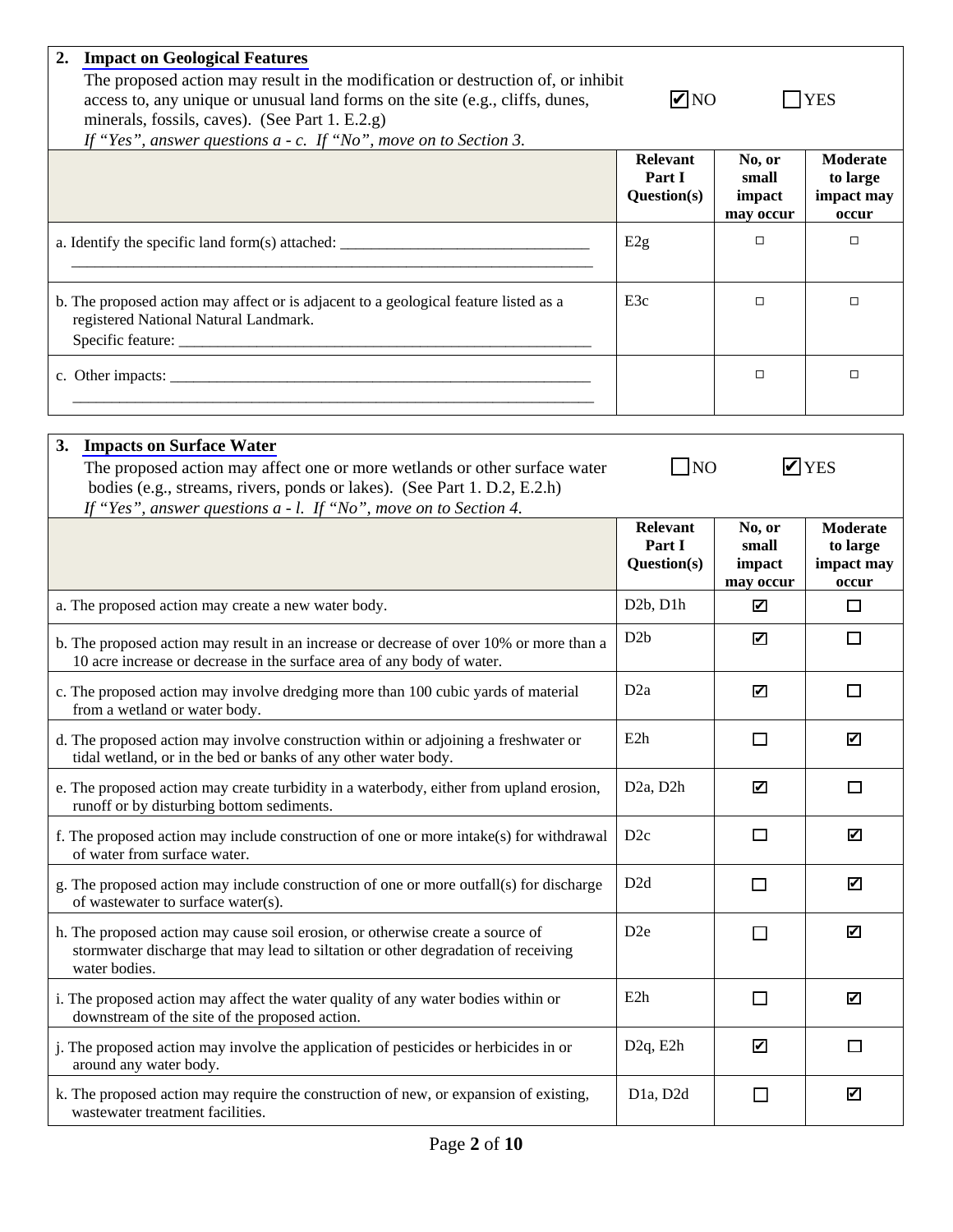l. Other impacts: \_\_\_\_\_\_\_\_\_\_\_\_\_\_\_\_\_\_\_\_\_\_\_\_\_\_\_\_\_\_\_\_\_\_\_\_\_\_\_\_\_\_\_\_\_\_\_\_\_\_\_\_\_\_\_ \_\_\_\_\_\_\_\_\_\_\_\_\_\_\_\_\_\_\_\_\_\_\_\_\_\_\_\_\_\_\_\_\_\_\_\_\_\_\_\_\_\_\_\_\_\_\_\_\_\_\_\_\_\_\_\_\_\_\_\_\_\_\_\_\_\_\_ 9 9 **4. [Impact on groundwater](http://www.dec.ny.gov/permits/91724.html)** The proposed action may result in new or additional use of ground water, or  $\nabla$ NO may have the potential to introduce contaminants to ground water or an aquifer. (See Part 1. D.2.a, D.2.c, D.2.d, D.2.p, D.2.q, D.2.t) *If "Yes", answer questions a - h. If "No", move on to Section 5.*  **Relevant Part I Question(s) No, or small impact may occur Moderate to large impact may occur**  a. The proposed action may require new water supply wells, or create additional demand on supplies from existing water supply wells. D2c  $\Box$   $\Box$ b. Water supply demand from the proposed action may exceed safe and sustainable withdrawal capacity rate of the local supply or aquifer. Cite Source: D2c  $\Box$   $\Box$ c. The proposed action may allow or result in residential uses in areas without water and sewer services. D<sub>1</sub>a, D<sub>2</sub>c  $\Box$ d. The proposed action may include or require wastewater discharged to groundwater.  $\big|$  D2d, E2l  $\big|$   $\blacksquare$ e. The proposed action may result in the construction of water supply wells in locations where groundwater is, or is suspected to be, contaminated. D2c, E1f, E1g, E1h 9 9 ✔ f. The proposed action may require the bulk storage of petroleum or chemical products over ground water or an aquifer. D2p, E2l  $\Box$ g. The proposed action may involve the commercial application of pesticides within 100 E2h, D2q,  $\Box$  $\nabla$  YES ✔ ✔  $\blacktriangledown$ ✔ ✔ ✔

| h. Other impacts: |  |  |
|-------------------|--|--|
|                   |  |  |
|                   |  |  |

E2l, D2c

feet of potable drinking water or irrigation sources.

| 5.<br><b>Impact on Flooding</b><br>The proposed action may result in development on lands subject to flooding.<br>(See Part 1. $E.2$ )<br>If "Yes", answer questions $a - g$ . If "No", move on to Section 6. | N <sub>O</sub>                           |                                        | $\nabla$ YES                                       |
|---------------------------------------------------------------------------------------------------------------------------------------------------------------------------------------------------------------|------------------------------------------|----------------------------------------|----------------------------------------------------|
|                                                                                                                                                                                                               | <b>Relevant</b><br>Part I<br>Question(s) | No, or<br>small<br>impact<br>may occur | <b>Moderate</b><br>to large<br>impact may<br>occur |
| a. The proposed action may result in development in a designated floodway.                                                                                                                                    | E <sub>2i</sub>                          | ☑                                      |                                                    |
| b. The proposed action may result in development within a 100 year floodplain.                                                                                                                                | E2j                                      | П                                      | M                                                  |
| c. The proposed action may result in development within a 500 year floodplain.                                                                                                                                | E2k                                      | П                                      | M                                                  |
| d. The proposed action may result in, or require, modification of existing drainage<br>patterns.                                                                                                              | D2b, D2e                                 | П                                      | ☑                                                  |
| e. The proposed action may change flood water flows that contribute to flooding.                                                                                                                              | D2b, E2i,<br>E2j, E2k                    | П                                      | ☑                                                  |
| f. If there is a dam located on the site of the proposed action, is the dam in need of repair,<br>or upgrade?                                                                                                 | E <sub>1e</sub>                          | M                                      | $\Box$                                             |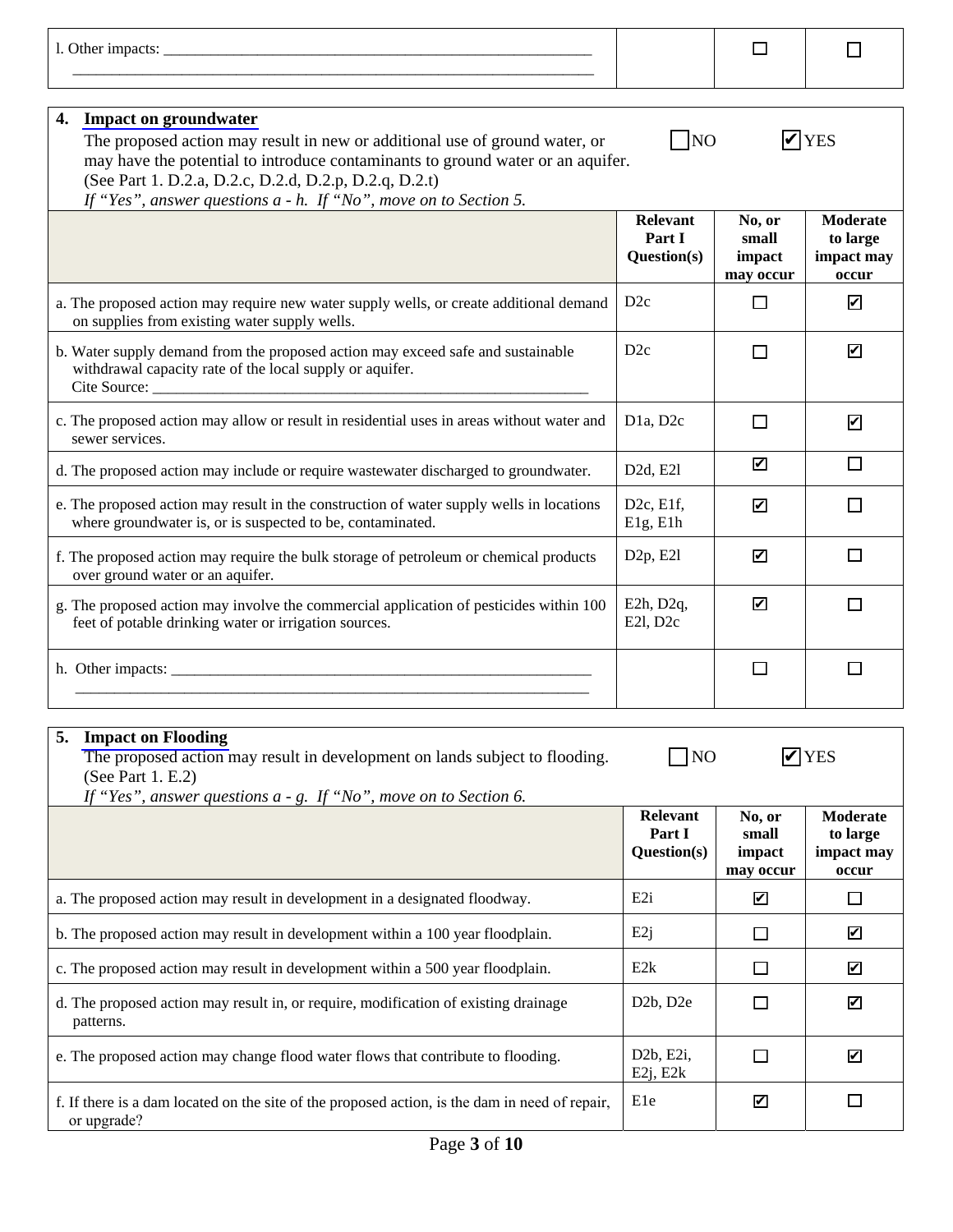| 6. Impacts on Air<br>The proposed action may include a state regulated air emission source.<br>(See Part 1. D.2.f., D,2,h, D.2.g)<br>If "Yes", answer questions $a - f$ . If "No", move on to Section 7.<br>a. If the proposed action requires federal or state air emission permits, the action may<br>also emit one or more greenhouse gases at or above the following levels:<br>i. More than 1000 tons/year of carbon dioxide $(CO2)$<br>D2g<br>D2g<br>ii. More than 3.5 tons/year of nitrous oxide $(N_2O)$<br>D2g<br>iii. More than 1000 tons/year of carbon equivalent of perfluorocarbons (PFCs)<br>D2g<br>iv. More than .045 tons/year of sulfur hexafluoride $(SF_6)$<br>v. More than 1000 tons/year of carbon dioxide equivalent of<br>D2g<br>hydrochloroflourocarbons (HFCs) emissions<br>D2h<br>vi. 43 tons/year or more of methane<br>D2g<br>b. The proposed action may generate 10 tons/year or more of any one designated<br>hazardous air pollutant, or 25 tons/year or more of any combination of such hazardous<br>air pollutants. | $\sqrt{NQ}$<br>Relevant<br>Part I<br>Question(s) | No, or<br>small<br>impact<br>may occur                   | <b>YES</b><br>Moderate<br>to large<br>impact may<br>occur |
|-------------------------------------------------------------------------------------------------------------------------------------------------------------------------------------------------------------------------------------------------------------------------------------------------------------------------------------------------------------------------------------------------------------------------------------------------------------------------------------------------------------------------------------------------------------------------------------------------------------------------------------------------------------------------------------------------------------------------------------------------------------------------------------------------------------------------------------------------------------------------------------------------------------------------------------------------------------------------------------------------------------------------------------------------------|--------------------------------------------------|----------------------------------------------------------|-----------------------------------------------------------|
|                                                                                                                                                                                                                                                                                                                                                                                                                                                                                                                                                                                                                                                                                                                                                                                                                                                                                                                                                                                                                                                       |                                                  |                                                          |                                                           |
|                                                                                                                                                                                                                                                                                                                                                                                                                                                                                                                                                                                                                                                                                                                                                                                                                                                                                                                                                                                                                                                       |                                                  |                                                          |                                                           |
|                                                                                                                                                                                                                                                                                                                                                                                                                                                                                                                                                                                                                                                                                                                                                                                                                                                                                                                                                                                                                                                       |                                                  | $\Box$<br>$\Box$<br>$\Box$<br>$\Box$<br>$\Box$<br>$\Box$ | □<br>$\Box$<br>$\Box$<br>$\Box$<br>$\Box$<br>□            |
|                                                                                                                                                                                                                                                                                                                                                                                                                                                                                                                                                                                                                                                                                                                                                                                                                                                                                                                                                                                                                                                       |                                                  | $\Box$                                                   | $\Box$                                                    |
| c. The proposed action may require a state air registration, or may produce an emissions<br>rate of total contaminants that may exceed 5 lbs. per hour, or may include a heat<br>source capable of producing more than 10 million BTU's per hour.                                                                                                                                                                                                                                                                                                                                                                                                                                                                                                                                                                                                                                                                                                                                                                                                     | D <sub>2f</sub> , D <sub>2g</sub>                | $\Box$                                                   | $\Box$                                                    |
| D2g<br>d. The proposed action may reach 50% of any of the thresholds in "a" through "c",<br>above.                                                                                                                                                                                                                                                                                                                                                                                                                                                                                                                                                                                                                                                                                                                                                                                                                                                                                                                                                    |                                                  | $\Box$                                                   | $\Box$                                                    |
| D2s<br>e. The proposed action may result in the combustion or thermal treatment of more than 1<br>ton of refuse per hour.                                                                                                                                                                                                                                                                                                                                                                                                                                                                                                                                                                                                                                                                                                                                                                                                                                                                                                                             |                                                  | $\Box$                                                   | $\Box$                                                    |
|                                                                                                                                                                                                                                                                                                                                                                                                                                                                                                                                                                                                                                                                                                                                                                                                                                                                                                                                                                                                                                                       |                                                  | $\Box$                                                   | $\Box$                                                    |

| The proposed action may result in a loss of flora or fauna. (See Part 1. E.2. m.-q.)                                                                                                                                                                               |                                          | ]NO                                    | <b>YES</b>                                         |
|--------------------------------------------------------------------------------------------------------------------------------------------------------------------------------------------------------------------------------------------------------------------|------------------------------------------|----------------------------------------|----------------------------------------------------|
| If "Yes", answer questions $a - j$ . If "No", move on to Section 8.                                                                                                                                                                                                | <b>Relevant</b><br>Part I<br>Question(s) | No, or<br>small<br>impact<br>may occur | <b>Moderate</b><br>to large<br>impact may<br>occur |
| a. The proposed action may cause reduction in population or loss of individuals of any<br>threatened or endangered species, as listed by New York State or the Federal<br>government, that use the site, or are found on, over, or near the site.                  | E2o                                      | Ø                                      | □                                                  |
| b. The proposed action may result in a reduction or degradation of any habitat used by<br>any rare, threatened or endangered species, as listed by New York State or the federal<br>government.                                                                    | E <sub>2</sub> o                         | Ø                                      | П                                                  |
| c. The proposed action may cause reduction in population, or loss of individuals, of any<br>species of special concern or conservation need, as listed by New York State or the<br>Federal government, that use the site, or are found on, over, or near the site. | E2p                                      | Z                                      | П                                                  |
| d. The proposed action may result in a reduction or degradation of any habitat used by<br>any species of special concern and conservation need, as listed by New York State or<br>the Federal government.                                                          | E2p                                      | Z                                      | □                                                  |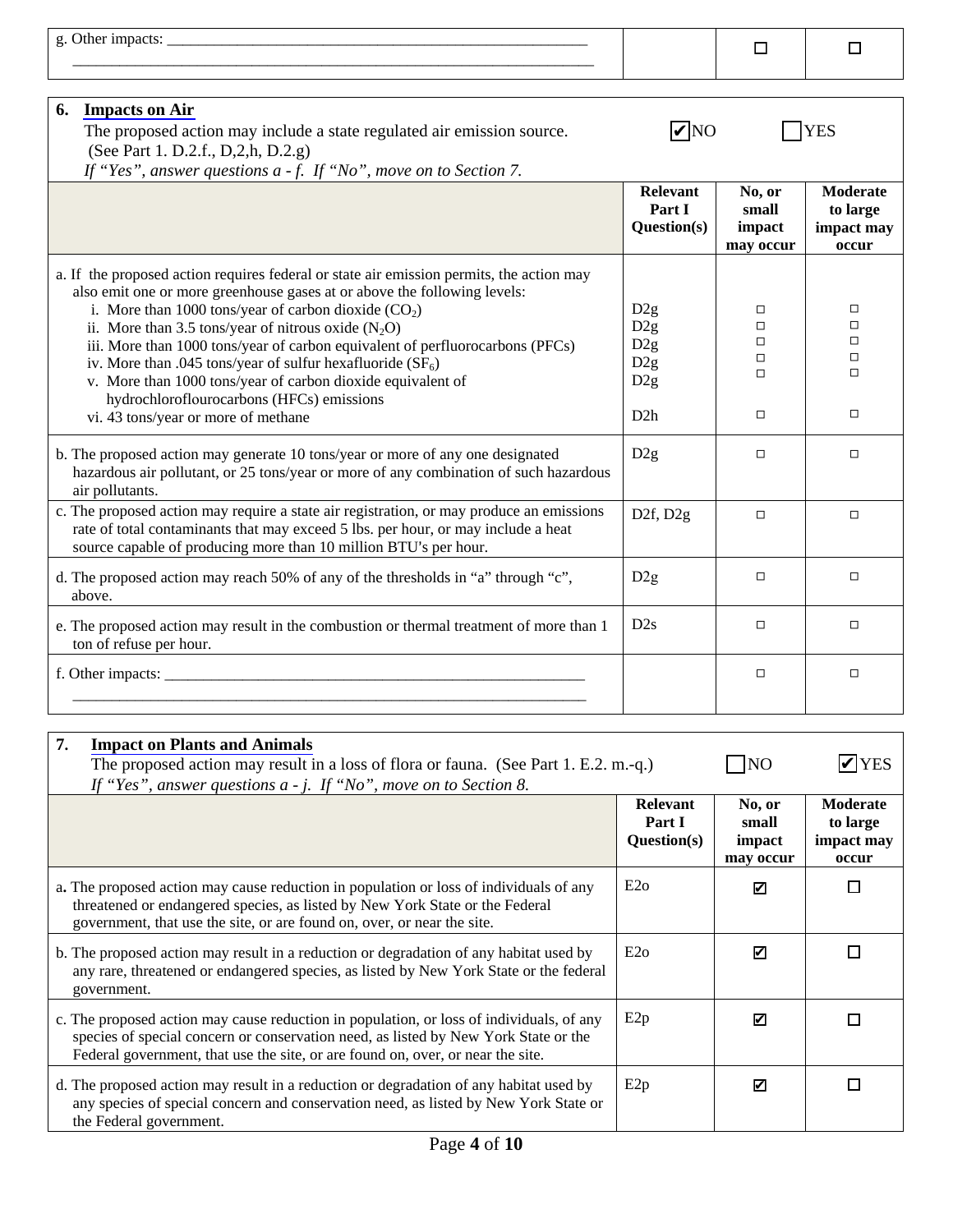| e. The proposed action may diminish the capacity of a registered National Natural<br>Landmark to support the biological community it was established to protect.                  | E <sub>3</sub> c | И |  |
|-----------------------------------------------------------------------------------------------------------------------------------------------------------------------------------|------------------|---|--|
| f. The proposed action may result in the removal of, or ground disturbance in, any<br>portion of a designated significant natural community.                                      | E2n              | И |  |
| g. The proposed action may substantially interfere with nesting/breeding, foraging, or<br>over-wintering habitat for the predominant species that occupy or use the project site. | E2m              | И |  |
| h. The proposed action requires the conversion of more than 10 acres of forest,<br>grassland or any other regionally or locally important habitat.                                | E1 <sub>b</sub>  | И |  |
| i. Proposed action (commercial, industrial or recreational projects, only) involves use of<br>herbicides or pesticides.                                                           | D2q              | И |  |
|                                                                                                                                                                                   |                  |   |  |

| 8.<br><b>Impact on Agricultural Resources</b><br>The proposed action may impact agricultural resources. (See Part 1. E.3.a. and b.)<br>If "Yes", answer questions $a - h$ . If "No", move on to Section 9.                         |                                               | $ V $ NO                               | <b>YES</b>                                         |
|------------------------------------------------------------------------------------------------------------------------------------------------------------------------------------------------------------------------------------|-----------------------------------------------|----------------------------------------|----------------------------------------------------|
|                                                                                                                                                                                                                                    | Relevant<br>Part I<br>Question(s)             | No, or<br>small<br>impact<br>may occur | <b>Moderate</b><br>to large<br>impact may<br>occur |
| a. The proposed action may impact soil classified within soil group 1 through 4 of the<br>NYS Land Classification System.                                                                                                          | E2c, E3b                                      | $\Box$                                 | □                                                  |
| b. The proposed action may sever, cross or otherwise limit access to agricultural land<br>(includes cropland, hayfields, pasture, vineyard, orchard, etc).                                                                         | E <sub>1</sub> a, Elb                         | $\Box$                                 | $\Box$                                             |
| c. The proposed action may result in the excavation or compaction of the soil profile of<br>active agricultural land.                                                                                                              | E <sub>3</sub> b                              | $\Box$                                 | $\Box$                                             |
| d. The proposed action may irreversibly convert agricultural land to non-agricultural<br>uses, either more than 2.5 acres if located in an Agricultural District, or more than 10<br>acres if not within an Agricultural District. | E1b, E3a                                      | $\Box$                                 | $\Box$                                             |
| e. The proposed action may disrupt or prevent installation of an agricultural land<br>management system.                                                                                                                           | El a, E1b                                     | □                                      | □                                                  |
| f. The proposed action may result, directly or indirectly, in increased development<br>potential or pressure on farmland.                                                                                                          | C2c, C3,<br>D <sub>2c</sub> , D <sub>2d</sub> | $\Box$                                 | $\Box$                                             |
| g. The proposed project is not consistent with the adopted municipal Farmland<br>Protection Plan.                                                                                                                                  | C2c                                           | $\Box$                                 | $\Box$                                             |
| h. Other impacts:                                                                                                                                                                                                                  |                                               | □                                      | □                                                  |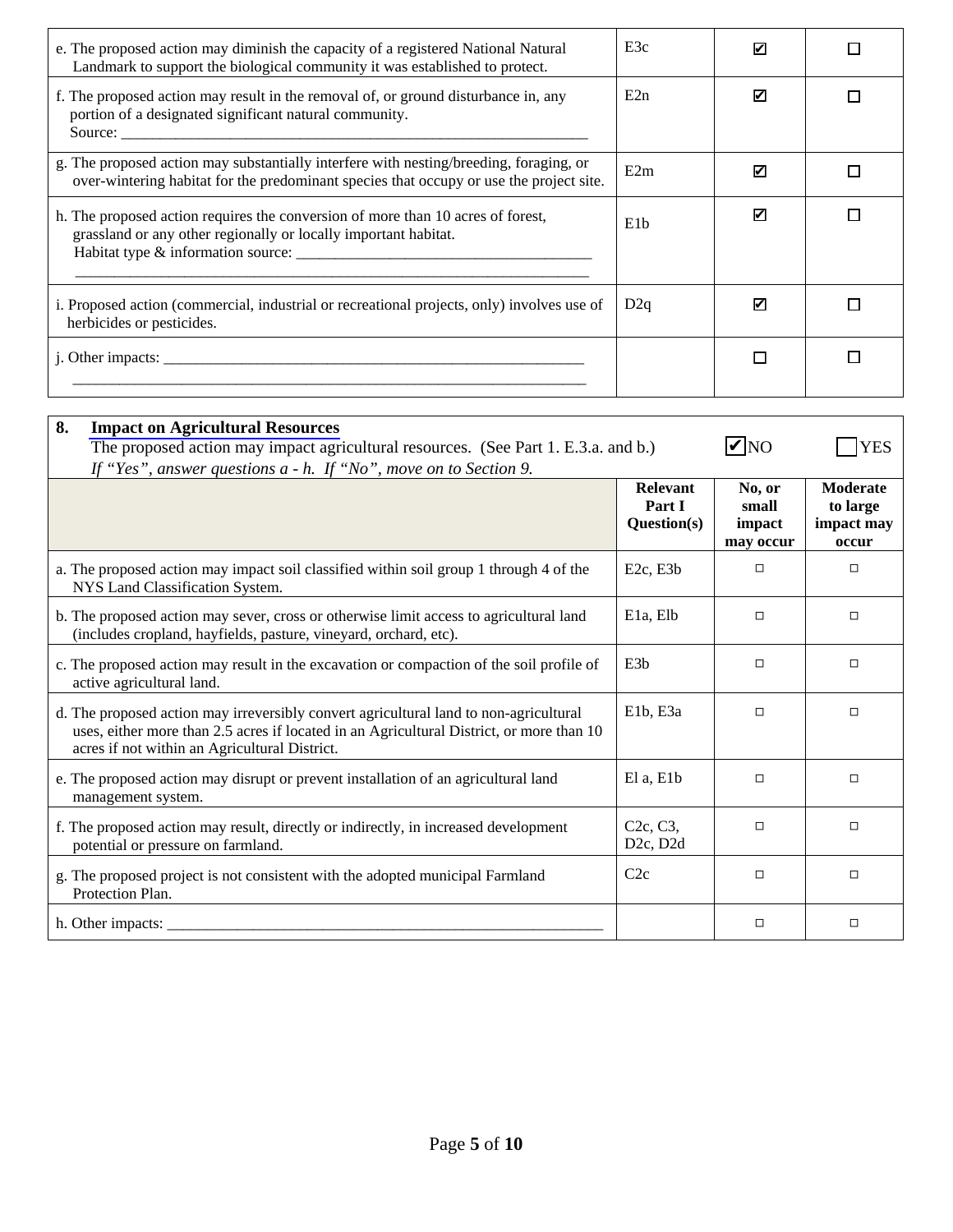| 9.<br><b>Impact on Aesthetic Resources</b><br>The land use of the proposed action are obviously different from, or are in<br>sharp contrast to, current land use patterns between the proposed project and<br>a scenic or aesthetic resource. (Part 1. E.1.a, E.1.b, E.3.h.)<br>If "Yes", answer questions $a - g$ . If "No", go to Section 10. | $\sqrt{\text{NO}}$                |                                        | <b>YES</b>                                  |  |
|-------------------------------------------------------------------------------------------------------------------------------------------------------------------------------------------------------------------------------------------------------------------------------------------------------------------------------------------------|-----------------------------------|----------------------------------------|---------------------------------------------|--|
|                                                                                                                                                                                                                                                                                                                                                 | Relevant<br>Part I<br>Question(s) | No, or<br>small<br>impact<br>may occur | Moderate<br>to large<br>impact may<br>occur |  |
| a. Proposed action may be visible from any officially designated federal, state, or local<br>scenic or aesthetic resource.                                                                                                                                                                                                                      | E3h                               | $\Box$                                 | □                                           |  |
| b. The proposed action may result in the obstruction, elimination or significant<br>screening of one or more officially designated scenic views.                                                                                                                                                                                                | E3h, C2b                          | $\Box$                                 | □                                           |  |
| c. The proposed action may be visible from publicly accessible vantage points:<br>i. Seasonally (e.g., screened by summer foliage, but visible during other seasons)<br>ii. Year round                                                                                                                                                          | E3h                               | $\Box$<br>$\Box$                       | □<br>$\Box$                                 |  |
| d. The situation or activity in which viewers are engaged while viewing the proposed<br>action is:<br>i. Routine travel by residents, including travel to and from work<br>ii. Recreational or tourism based activities                                                                                                                         | E3h<br>$E2q$ ,<br>E <sub>1c</sub> | $\Box$<br>□                            | □<br>□                                      |  |
| e. The proposed action may cause a diminishment of the public enjoyment and<br>appreciation of the designated aesthetic resource.                                                                                                                                                                                                               | E3h                               | □                                      | □                                           |  |
| f. There are similar projects visible within the following distance of the proposed<br>project:<br>$0-1/2$ mile<br>$\frac{1}{2}$ -3 mile<br>$3-5$ mile<br>$5+$ mile                                                                                                                                                                             | D1a, E1a,<br>D1f, D1g             | $\Box$                                 | $\Box$                                      |  |
|                                                                                                                                                                                                                                                                                                                                                 |                                   | □                                      | □                                           |  |
| <b>Impact on Historic and Archeological Resources</b><br>10.<br>The proposed action may occur in or adjacent to a historic or archaeological<br>$ V $ YES<br>N <sub>O</sub><br>resource. (Part 1. E.3.e, f. and g.)<br>If "Yes", answer questions $a - e$ . If "No", go to Section 11.                                                          |                                   |                                        |                                             |  |
|                                                                                                                                                                                                                                                                                                                                                 | Relevant<br>Part I<br>Question(s) | No, or<br>small<br>impact<br>may occur | Moderate<br>to large<br>impact may<br>occur |  |
| a. The proposed action may occur wholly or partially within, or substantially contiguous<br>to, any buildings, archaeological site or district which is listed on or has been<br>nominated by the NYS Board of Historic Preservation for inclusion on the State or<br>National Register of Historic Places.                                     | E3e                               | □                                      | M                                           |  |

| to, an area designated as sensitive for archaeological sites on the NY State Historic<br>Preservation Office (SHPO) archaeological site inventory.                                        |     |  |
|-------------------------------------------------------------------------------------------------------------------------------------------------------------------------------------------|-----|--|
| c. The proposed action may occur wholly or partially within, or substantially contiguous<br>to, an archaeological site not included on the NY SHPO inventory.<br>Source: To Be Determined | E3g |  |

b. The proposed action may occur wholly or partially within, or substantially contiguous  $\begin{array}{ccc} \mid & \text{E3f} \\ \mid & \text{I} \end{array}$ 

✔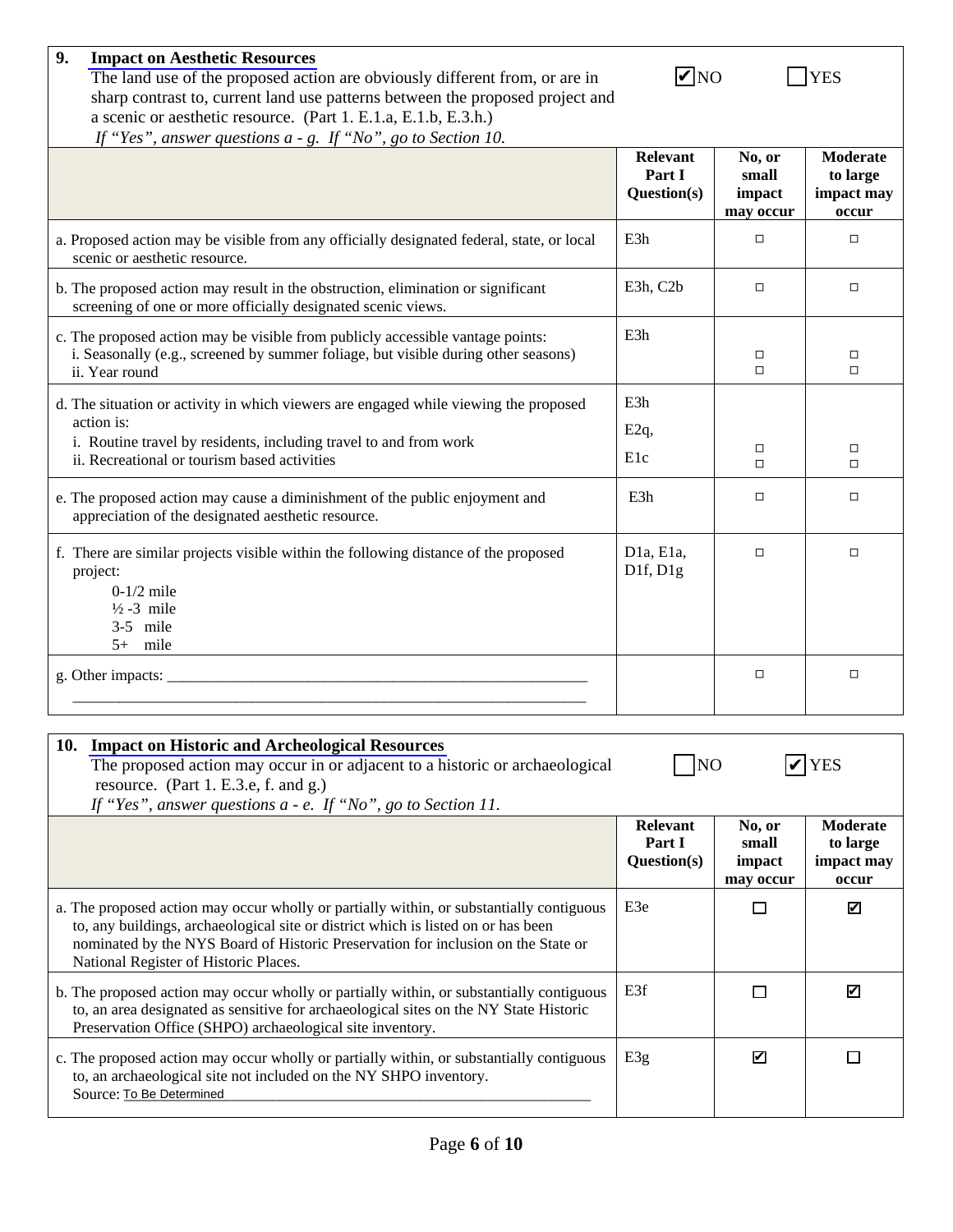| d. Other impacts: $\overline{\phantom{a}}$                                                                                                                                                                                                                                                |                                                                       | $\Box$                                 |                                             |
|-------------------------------------------------------------------------------------------------------------------------------------------------------------------------------------------------------------------------------------------------------------------------------------------|-----------------------------------------------------------------------|----------------------------------------|---------------------------------------------|
| e. If any of the above (a-d) are answered "Yes", continue with the following questions<br>to help support conclusions in Part 3:                                                                                                                                                          |                                                                       |                                        |                                             |
| The proposed action may result in the destruction or alteration of all or part<br>i.<br>of the site or property.                                                                                                                                                                          | E3e, E3g,<br>E3f                                                      | $\blacktriangledown$                   |                                             |
| The proposed action may result in the alteration of the property's setting or<br>ii.<br>integrity.                                                                                                                                                                                        | E3e, E3f,<br>E3g, E1a,<br>E <sub>1</sub> b                            | $\blacktriangledown$                   |                                             |
| The proposed action may result in the introduction of visual elements which<br>iii.<br>are out of character with the site or property, or may alter its setting.                                                                                                                          | E3e, E3f,<br>E3g, E3h,<br>C <sub>2</sub> , C <sub>3</sub>             | $\blacktriangledown$                   |                                             |
| 11. Impact on Open Space and Recreation<br>The proposed action may result in a loss of recreational opportunities or a<br><b>YES</b><br>$\nu$ NO<br>reduction of an open space resource as designated in any adopted<br>municipal open space plan.<br>(See Part 1. C.2.c, E.1.c., E.2.q.) |                                                                       |                                        |                                             |
| If "Yes", answer questions $a - e$ . If "No", go to Section 12.                                                                                                                                                                                                                           | <b>Relevant</b><br>Part I<br>Question(s)                              | No, or<br>small<br>impact<br>may occur | Moderate<br>to large<br>impact may<br>occur |
| a. The proposed action may result in an impairment of natural functions, or "ecosystem"<br>services", provided by an undeveloped area, including but not limited to stormwater<br>storage, nutrient cycling, wildlife habitat.                                                            | D <sub>2</sub> e, E <sub>1b</sub><br>$E2h$ ,<br>E2m, E2o,<br>E2n, E2p | □                                      | $\Box$                                      |
| b. The proposed action may result in the loss of a current or future recreational resource.                                                                                                                                                                                               | C <sub>2</sub> a, E <sub>1c</sub> ,<br>C2c, E2q                       | □                                      | $\Box$                                      |
| c. The proposed action may eliminate open space or recreational resource in an area<br>with few such resources.                                                                                                                                                                           | C <sub>2</sub> a, C <sub>2c</sub><br>E1c, E2q                         | □                                      | $\Box$                                      |
| d. The proposed action may result in loss of an area now used informally by the<br>community as an open space resource.                                                                                                                                                                   | C <sub>2c</sub> , E <sub>1c</sub>                                     | □                                      | $\Box$                                      |
|                                                                                                                                                                                                                                                                                           |                                                                       | □                                      | $\Box$                                      |
| 12. Impact on Critical Environmental Areas<br>$ V $ NO<br><b>YES</b><br>The proposed action may be located within or adjacent to a critical<br>environmental area (CEA). (See Part 1. E.3.d)                                                                                              |                                                                       |                                        |                                             |
| If "Yes", answer questions $a - c$ . If "No", go to Section 13.                                                                                                                                                                                                                           | <b>Relevant</b><br>Part I<br>Question(s)                              | No, or<br>small<br>impact<br>may occur | Moderate<br>to large<br>impact may<br>occur |
| a. The proposed action may result in a reduction in the quantity of the resource or<br>characteristic which was the basis for designation of the CEA.                                                                                                                                     | E3d                                                                   | □                                      | □                                           |
| b. The proposed action may result in a reduction in the quality of the resource or<br>characteristic which was the basis for designation of the CEA.                                                                                                                                      | E3d                                                                   | □                                      | $\Box$                                      |
|                                                                                                                                                                                                                                                                                           |                                                                       | □                                      | $\Box$                                      |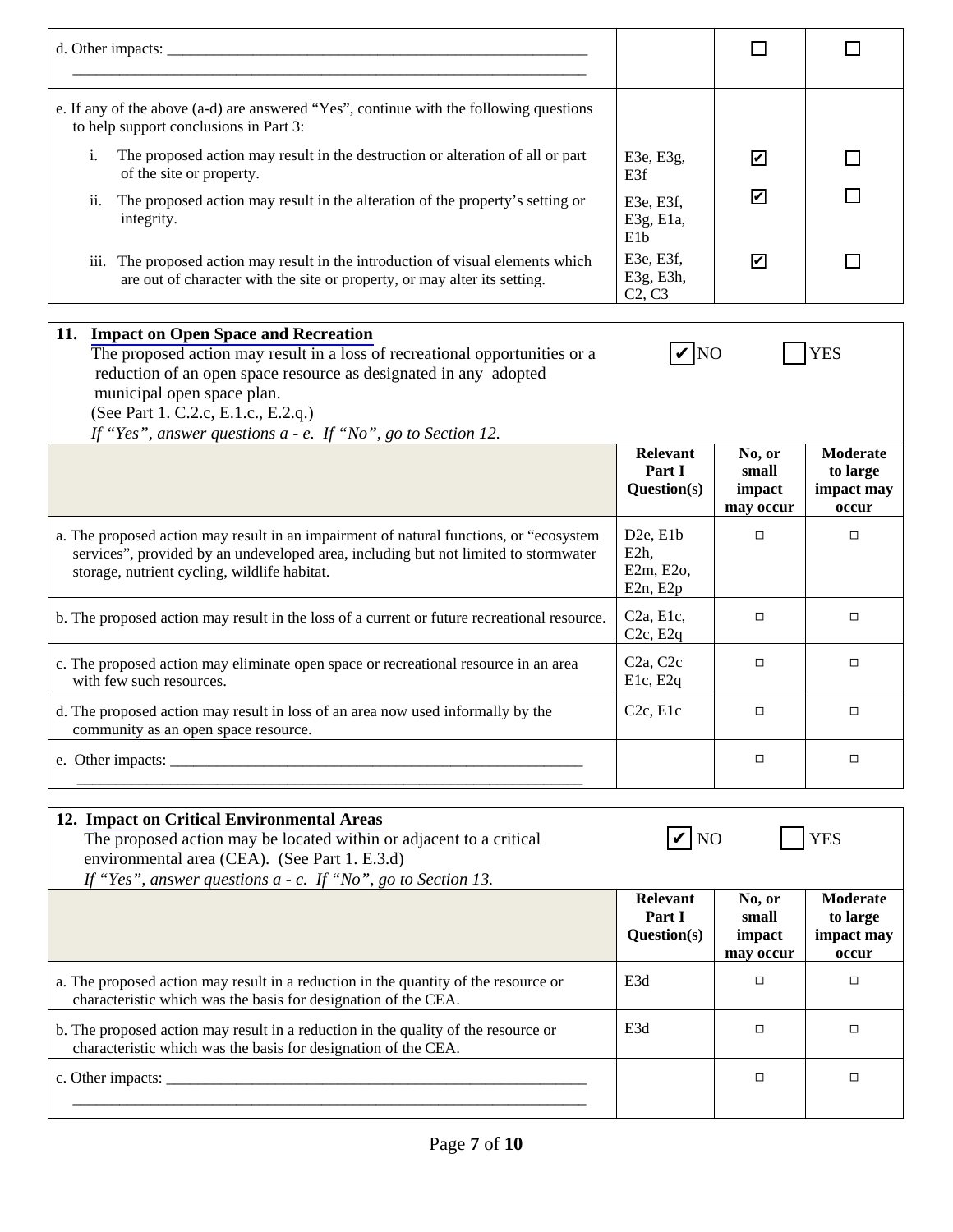| 13. Impact on Transportation<br><b>NO</b><br>The proposed action may result in a change to existing transportation systems.<br><b>YES</b><br>(See Part 1. D.2.j)<br>If "Yes", answer questions $a - g$ . If "No", go to Section 14. |                                          |                                        |                                                    |
|-------------------------------------------------------------------------------------------------------------------------------------------------------------------------------------------------------------------------------------|------------------------------------------|----------------------------------------|----------------------------------------------------|
|                                                                                                                                                                                                                                     | Relevant<br>Part I<br>Question(s)        | No, or<br>small<br>impact<br>may occur | <b>Moderate</b><br>to large<br>impact may<br>occur |
| a. Projected traffic increase may exceed capacity of existing road network.                                                                                                                                                         | D2j                                      | □                                      | ☑                                                  |
| b. The proposed action may result in the construction of paved parking area for 500 or<br>more vehicles.                                                                                                                            | D2j                                      | M                                      | □                                                  |
| c. The proposed action will degrade existing transit access.                                                                                                                                                                        | D2j                                      | ☑                                      | □                                                  |
| d. The proposed action will degrade existing pedestrian or bicycle accommodations.                                                                                                                                                  | D2j                                      | ☑                                      | $\Box$                                             |
| e. The proposed action may alter the present pattern of movement of people or goods.                                                                                                                                                | D2j                                      | ✔                                      | □                                                  |
| f. Other impacts: Above To Be Determined                                                                                                                                                                                            |                                          | □                                      | П                                                  |
|                                                                                                                                                                                                                                     |                                          |                                        |                                                    |
| 14. Impact on Energy<br>NO <sub>1</sub><br>The proposed action may cause an increase in the use of any form of energy.<br>YES<br>(See Part 1. D.2.k)<br>If "Yes", answer questions $a - e$ . If "No", go to Section 15.             |                                          |                                        |                                                    |
|                                                                                                                                                                                                                                     | Relevant<br>Part I<br>Question(s)        | No, or<br>small<br>impact<br>may occur | <b>Moderate</b><br>to large<br>impact may<br>occur |
| a. The proposed action will require a new, or an upgrade to an existing, substation.                                                                                                                                                | D2k                                      | ☑                                      | $\perp$                                            |
| b. The proposed action will require the creation or extension of an energy transmission<br>or supply system to serve more than 50 single or two-family residences or to serve a<br>commercial or industrial use.                    | D <sub>1f</sub><br>$D1q$ , $D2k$         | V                                      | $\mathsf{L}$                                       |
| c. The proposed action may utilize more than 2,500 MWhrs per year of electricity.                                                                                                                                                   | D2k                                      | ☑                                      | $\mathsf{L}$                                       |
| d. The proposed action may involve heating and/or cooling of more than 100,000 square<br>feet of building area when completed.                                                                                                      | D <sub>1g</sub>                          | $\blacktriangledown$                   | $\Box$                                             |
| e. Other Impacts: To Be Determined                                                                                                                                                                                                  |                                          | $\Box$                                 | $\Box$                                             |
|                                                                                                                                                                                                                                     |                                          |                                        |                                                    |
| 15. Impact on Noise, Odor, and Light<br>The proposed action may result in an increase in noise, odors, or outdoor lighting.<br>(See Part 1. D.2.m., n., and o.)<br>If "Yes", answer questions $a - f$ . If "No", go to Section 16.  | NO                                       |                                        | $ V $ YES                                          |
|                                                                                                                                                                                                                                     | <b>Relevant</b><br>Part I<br>Question(s) | No, or<br>small<br>impact<br>may occur | <b>Moderate</b><br>to large<br>impact may<br>occur |
| a. The proposed action may produce sound above noise levels established by local<br>regulation.                                                                                                                                     | D2m                                      | $\Box$                                 | $\blacktriangledown$                               |
| b. The proposed action may result in blasting within 1,500 feet of any residence,<br>hospital, school, licensed day care center, or nursing home.                                                                                   | D <sub>2m</sub> , E <sub>1d</sub>        | V                                      | $\Box$                                             |
| c. The proposed action may result in routine odors for more than one hour per day.                                                                                                                                                  | D2o                                      | ☑                                      | $\Box$                                             |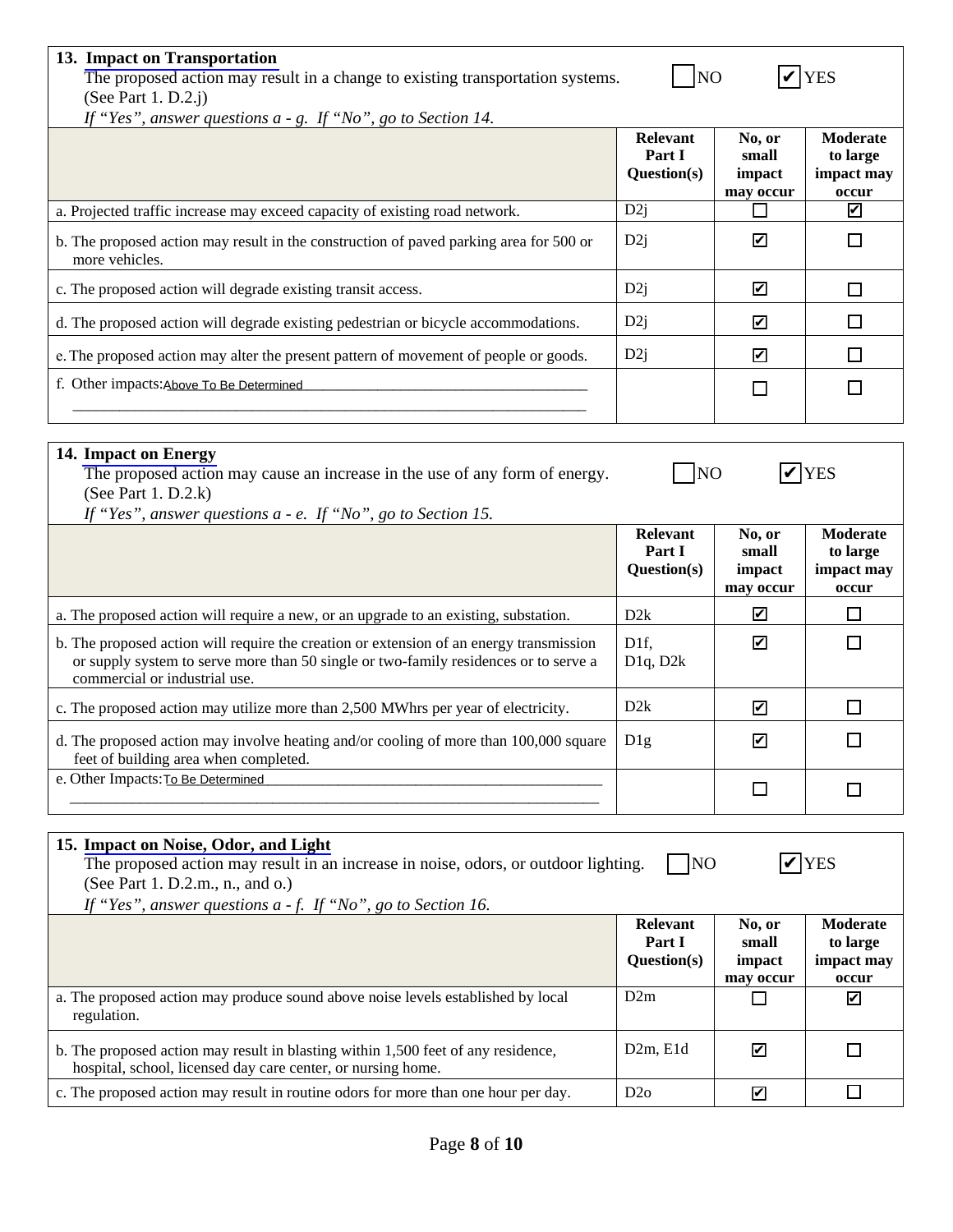| d. The proposed action may result in light shining onto adjoining properties.                              | D2n                     | V |  |
|------------------------------------------------------------------------------------------------------------|-------------------------|---|--|
| e. The proposed action may result in lighting creating sky-glow brighter than existing<br>area conditions. | $D2n$ . E <sub>1a</sub> |   |  |
| f. Other impacts:                                                                                          |                         |   |  |

| 16. Impact on Human Health<br><b>NO</b><br><b>YES</b><br>The proposed action may have an impact on human health from exposure<br>to new or existing sources of contaminants. (See Part 1.D.2.q., E.1. d. f. g. and h.) |                                   |                                       |                                                    |  |
|------------------------------------------------------------------------------------------------------------------------------------------------------------------------------------------------------------------------|-----------------------------------|---------------------------------------|----------------------------------------------------|--|
| If "Yes", answer questions $a$ - m. If "No", go to Section 17.                                                                                                                                                         | Relevant<br>Part I<br>Question(s) | No,or<br>small<br>impact<br>may cccur | <b>Moderate</b><br>to large<br>impact may<br>occur |  |
| a. The proposed action is located within 1500 feet of a school, hospital, licensed day<br>care center, group home, nursing home or retirement community.                                                               | E <sub>1</sub> d                  | ☑                                     | $\Box$                                             |  |
| b. The site of the proposed action is currently undergoing remediation.                                                                                                                                                | E1g, E1h                          | $\Box$                                | M                                                  |  |
| c. There is a completed emergency spill remediation, or a completed environmental site<br>remediation on, or adjacent to, the site of the proposed action.                                                             | E1g, E1h                          | □                                     | $\blacktriangleright$                              |  |
| d. The site of the action is subject to an institutional control limiting the use of the<br>property (e.g., easement or deed restriction).                                                                             | E1g, E1h                          | $\Box$                                | $\blacktriangledown$                               |  |
| e. The proposed action may affect institutional control measures that were put in place<br>to ensure that the site remains protective of the environment and human health.                                             | E1g, E1h                          | ப                                     | $\boldsymbol{\mathcal{C}}$                         |  |
| f. The proposed action has adequate control measures in place to ensure that future<br>generation, treatment and/or disposal of hazardous wastes will be protective of the<br>environment and human health.            | D2t                               | V                                     | П                                                  |  |
| g. The proposed action involves construction or modification of a solid waste<br>management facility.                                                                                                                  | D <sub>2q</sub> , E <sub>1f</sub> | ☑                                     | $\Box$                                             |  |
| h. The proposed action may result in the unearthing of solid or hazardous waste.                                                                                                                                       | D <sub>2</sub> q, E <sub>1f</sub> | $\Box$                                | V                                                  |  |
| i. The proposed action may result in an increase in the rate of disposal, or processing, of<br>solid waste.                                                                                                            | D2r, D2s                          | V                                     | $\Box$                                             |  |
| j. The proposed action may result in excavation or other disturbance within 2000 feet of<br>a site used for the disposal of solid or hazardous waste.                                                                  | E1f, E1g<br>E1h                   | $\Box$                                | $\boldsymbol{\mathcal{C}}$                         |  |
| k. The proposed action may result in the migration of explosive gases from a landfill<br>site to adjacent off site structures.                                                                                         | E1f, E1g                          | ☑                                     | П                                                  |  |
| 1. The proposed action may result in the release of contaminated leachate from the<br>project site.                                                                                                                    | D2s, E1f,<br>D2r                  | V                                     | П                                                  |  |
| m. Other impacts:                                                                                                                                                                                                      |                                   | $\mathbf{I}$                          | П                                                  |  |